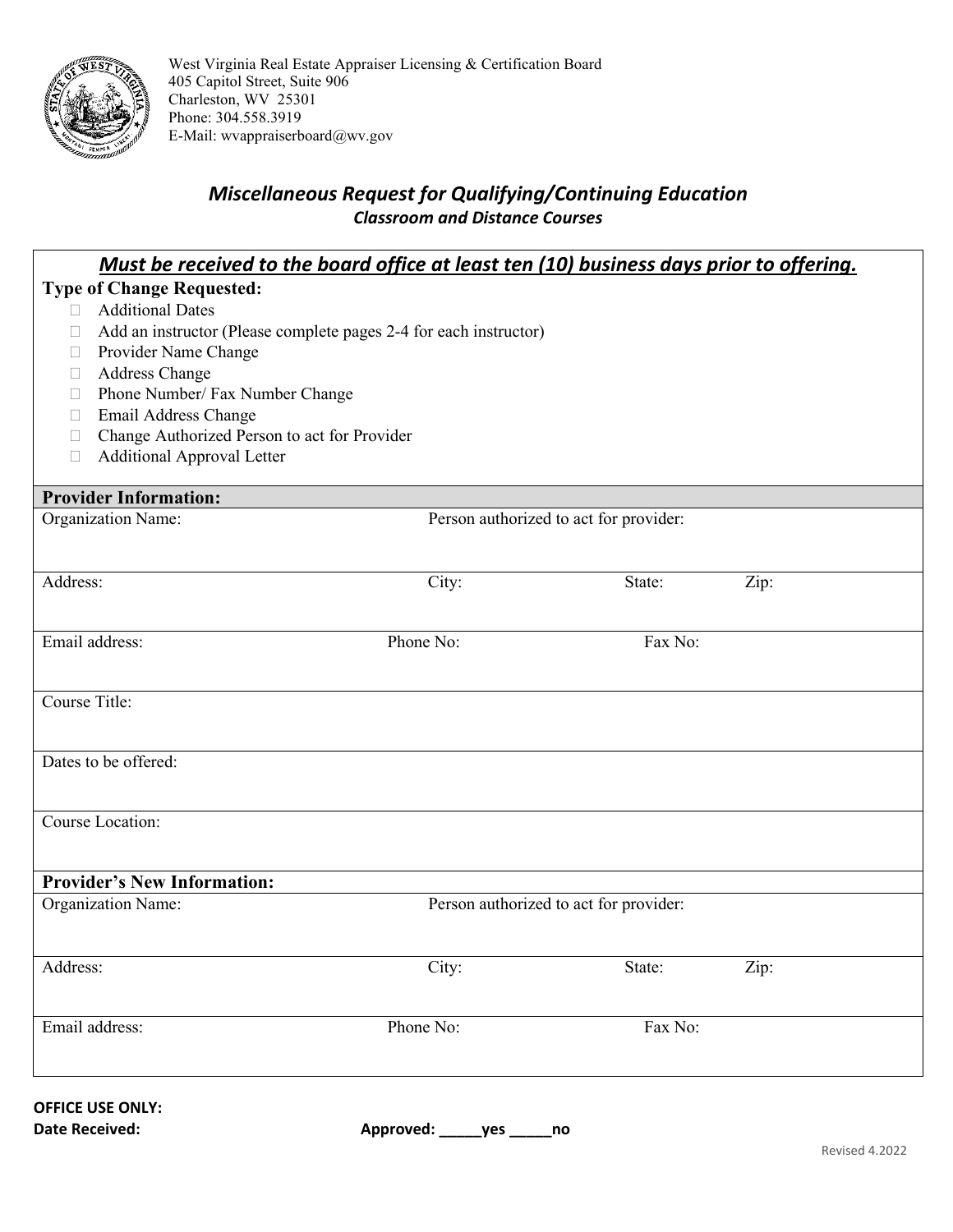| <b>Instructor Information: Required for Each Instructor.</b>                                                                                                                                                                                                                                                                                                                                                                                                                                                                                                                                                                                                                                                                                    |
|-------------------------------------------------------------------------------------------------------------------------------------------------------------------------------------------------------------------------------------------------------------------------------------------------------------------------------------------------------------------------------------------------------------------------------------------------------------------------------------------------------------------------------------------------------------------------------------------------------------------------------------------------------------------------------------------------------------------------------------------------|
|                                                                                                                                                                                                                                                                                                                                                                                                                                                                                                                                                                                                                                                                                                                                                 |
|                                                                                                                                                                                                                                                                                                                                                                                                                                                                                                                                                                                                                                                                                                                                                 |
|                                                                                                                                                                                                                                                                                                                                                                                                                                                                                                                                                                                                                                                                                                                                                 |
| If applicable, USPAP certified instructor ID Number<br>Expiration Date:                                                                                                                                                                                                                                                                                                                                                                                                                                                                                                                                                                                                                                                                         |
| Instructor must meet at least one of the following criteria. Check all that applies:                                                                                                                                                                                                                                                                                                                                                                                                                                                                                                                                                                                                                                                            |
| $\Box$ Hold a license or certification in West Virginia or in any other state at the level to be taught and have five (5) years appraisal experience within the<br>past ten (10) years directly related to the subject matter to be taught                                                                                                                                                                                                                                                                                                                                                                                                                                                                                                      |
| $\Box$ Hold a license or certification in West Virginia or in any other state at the level to be taught and have five (5) years of teaching experience within the<br>past the $(10)$ years in the subject matter to be taught                                                                                                                                                                                                                                                                                                                                                                                                                                                                                                                   |
| $\Box$ Have five (5) years of teaching experience within the past ten (10) years in the subject matter to be taught and pass an examination at the level to be<br>taught                                                                                                                                                                                                                                                                                                                                                                                                                                                                                                                                                                        |
| $\Box$ Have five (5) years appraisal experience within the past ten (10) years directly related to the subject matter to be taught and pass an examination at<br>the level to be taught                                                                                                                                                                                                                                                                                                                                                                                                                                                                                                                                                         |
| $\Box$ Hold a baccalaureate or higher degree in a field directly related to subject matter to be taught, and pass an examination at the level to be taught                                                                                                                                                                                                                                                                                                                                                                                                                                                                                                                                                                                      |
| $\Box$ Be a full-time faculty member at a college or university teaching a credit course in appraising                                                                                                                                                                                                                                                                                                                                                                                                                                                                                                                                                                                                                                          |
| $\Box$ To teach a Uniform Standards of Professional Appraisal Practice (USPAP) course, the instructor must have successfully completed the 15-Hour<br>national USPAP instructor training course and examination adopted by the Appraisal Qualifications Board of The Appraisal Foundation, or its<br>equivalent, successfully complete the 7-hour national USPAP update course and examination, or its equivalent, every two years in order to maintain his<br>or her USPAP teaching credential, and be a state certified appraiser in good standing.                                                                                                                                                                                           |
| <b>Qualifying Education Modules</b>                                                                                                                                                                                                                                                                                                                                                                                                                                                                                                                                                                                                                                                                                                             |
| Each qualifying education course must be broken down to show how they meet the subject matter requirements of the following<br>modules. The detailed course outline with estimated time required to present each course subsection must equal the number of<br>hours requested.                                                                                                                                                                                                                                                                                                                                                                                                                                                                 |
|                                                                                                                                                                                                                                                                                                                                                                                                                                                                                                                                                                                                                                                                                                                                                 |
| $\Box$ Module 1 – Basic Appraisal Principles (30 hours)                                                                                                                                                                                                                                                                                                                                                                                                                                                                                                                                                                                                                                                                                         |
| Real Property Concepts and Characteristics (Basic Real Property Concepts; Real Property Characteristics; Legal Description)<br>Legal Consideration (Forms of Ownership; Public & Private Controls; Real Estate Contracts; Leases)<br>Influences on Real Estate Values (Governmental; Economic; Social; Environmental, Geographic & Physical)<br>Types of Value (Market Value; Other Value Types)<br>Economic Principles (Classical Economic Principles; Application & Illustrations of the Economic Principles)<br>Overview of Real Estate Markets and Analysis (Market Fundamentals, Characteristics & Definitions; Supply Analysis; Demand<br>Analysis: Use of Market Analysis)<br>Ethics and How They Apply in Appraisal Theory and Practice |
| $\Box$ Module 2 – Basic Appraisal Procedures (30 hours)                                                                                                                                                                                                                                                                                                                                                                                                                                                                                                                                                                                                                                                                                         |
| Overview of Approaches to Value<br>Valuation Procedures (Defining the Problem; Collecting & Selecting Data: Analyzing; Reconciling & Final Value Opinion;<br>Communicating the Appraisal)<br>Property Description (Geographic Characteristics of the Land/Site; Geologic Characteristics of the Land/Site; Location &<br>Neighborhood Characteristics; Land/Site Considerations for Highest and Best Use; Improvements - Architectural Styles & Types<br>of Construction)<br><b>Residential Applications</b>                                                                                                                                                                                                                                    |
| $\Box$ Module 3 – USPAP (15 hours)                                                                                                                                                                                                                                                                                                                                                                                                                                                                                                                                                                                                                                                                                                              |
| $\Box$ Module 4 - Residential Market Analysis and Highest and Best Use (15 hours)                                                                                                                                                                                                                                                                                                                                                                                                                                                                                                                                                                                                                                                               |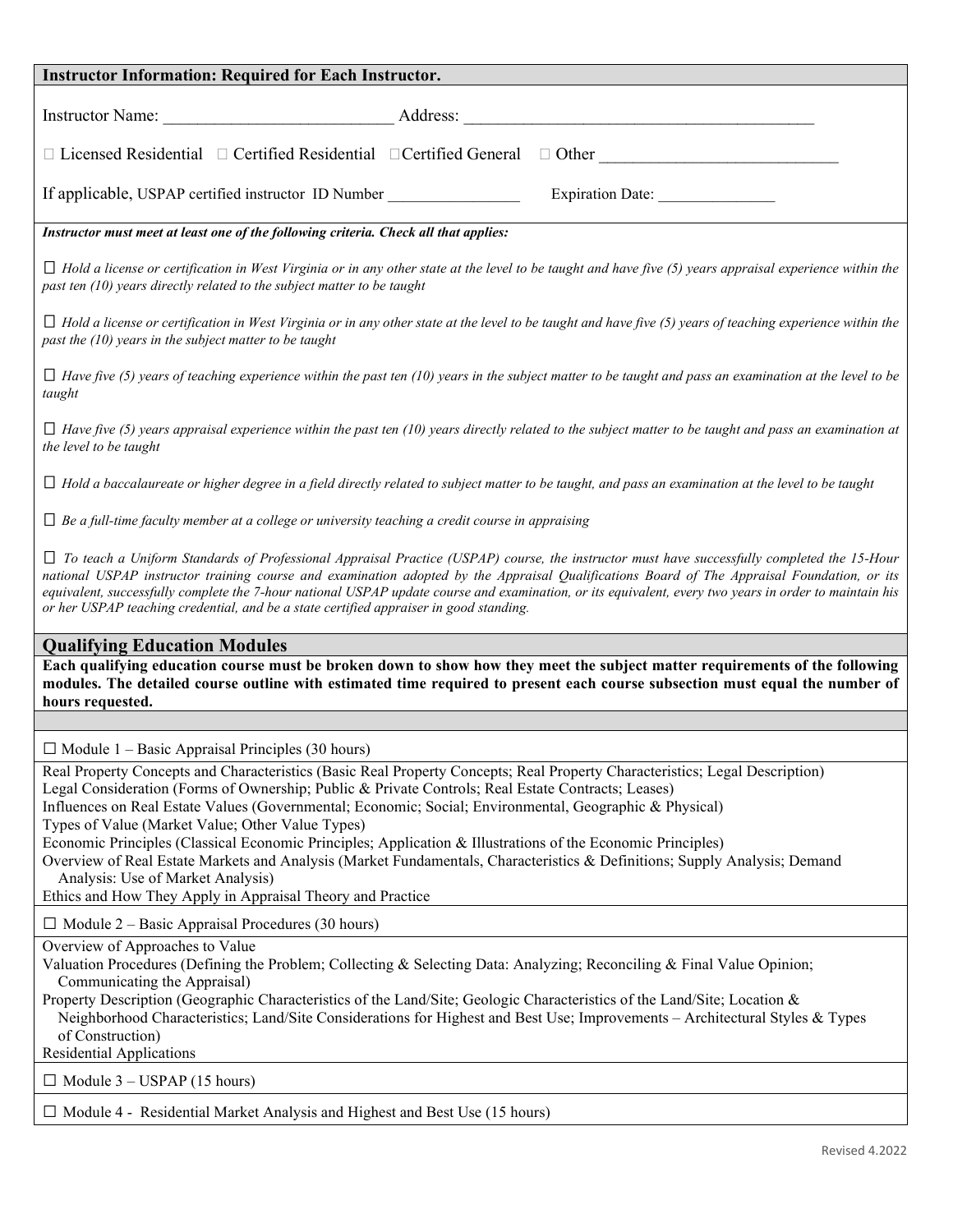| Residential Markets and Analysis (Market Fundamentals, Characteristics & Definitions; Supply Analysis; Demand Analysis: Use of                                  |
|-----------------------------------------------------------------------------------------------------------------------------------------------------------------|
| Market Analysis)<br>Highest and Best Use (Test Constraints; Application of Highest and Best Use; Special Considerations; Market Analysis; Case Studies)         |
| $\Box$ Module 5 – Residential Appraiser Site Valuation and Cost Approach (15 hours)                                                                             |
| Site Valuation (Methods; Case Studies)                                                                                                                          |
| Cost Approach (Concepts & Definitions; Replacement/Reproduction Cost New; Accrued Depreciation; Methods of Estimating<br>Accrued Depreciation; Case Studies)    |
| $\Box$ Module 6 – Residential Sales Comparison and Income Approaches (30 hours)                                                                                 |
| Valuation Principles & Procedures - Sales Comparison Approach<br>Valuation Principles & Procedures - Income Approach                                            |
| Finance and Cash Equivalency                                                                                                                                    |
| Financial Calculator Introduction<br>Identification, Derivation and Measurement of Adjustments                                                                  |
| <b>Gross Rent Multipliers</b>                                                                                                                                   |
| <b>Partial Interests</b>                                                                                                                                        |
| Reconciliation<br>Case Studies and Applications                                                                                                                 |
| $\Box$ Module 7 – Residential Report Writing and Case Studies (15 hours)                                                                                        |
| Writing and Reasoning Skills                                                                                                                                    |
| <b>Common Writing Problems</b><br>Form Reports                                                                                                                  |
| Report Options and USPAP Compliance                                                                                                                             |
| <b>Case Studies</b>                                                                                                                                             |
| $\Box$ Module 8 – Statistics, Modeling and Finance (15 hours)                                                                                                   |
| <b>Statistics</b><br>Valuation Models (AVM's and Mass Appraisal)                                                                                                |
| Real Estate Finance                                                                                                                                             |
| $\Box$ Module 9 – Advanced Residential Applications and Case Studies (15 hours)                                                                                 |
| Complex Property, Ownership & Market Conditions                                                                                                                 |
| Deriving and Supporting Adjustments<br><b>Residential Market Analysis</b>                                                                                       |
| <b>Advanced Case Studies</b>                                                                                                                                    |
| $\Box$ Module 10 – General Appraiser Market Analysis and Highest and Best Use (30 hours)                                                                        |
| Real Estate Markets and Analysis (Market Fundamentals, Characteristics & Definitions; Supply Analysis; Demand Analysis; Use of                                  |
| Market Analysis)<br>Highest and Best Use (Test Constraints; Application of Highest & Best Use; Special Considerations; Market Analysis; Case Studies)           |
| $\Box$ Module 11 – General Appraiser Sales Comparison Approach (30 hours)                                                                                       |
| Value Principles                                                                                                                                                |
| Procedures                                                                                                                                                      |
| Identification and Measurement of Adjustments<br>Reconciliation                                                                                                 |
| Case Studies                                                                                                                                                    |
| $\Box$ Module 12 – General Appraiser Site Valuation and Cost Approach (30 hours)                                                                                |
| Site Valuation (Methods; Case Studies)<br>Cost Approach (Concepts & Definitions; Replacement/Reproduction Cost new; Accrued Depreciation; Methods of Estimating |
| Accrued Depreciation; Case Studies)                                                                                                                             |
| <b>Case Studies</b>                                                                                                                                             |
| $\Box$ Module 13 – General Appraiser Income Approach (60 hours)                                                                                                 |
| Overview                                                                                                                                                        |
| Compound Interest<br>Lease Analysis                                                                                                                             |
| Income Analysis                                                                                                                                                 |
| Vacancy & Collection Loss                                                                                                                                       |
| Estimating Operating Expenses & Reserves                                                                                                                        |